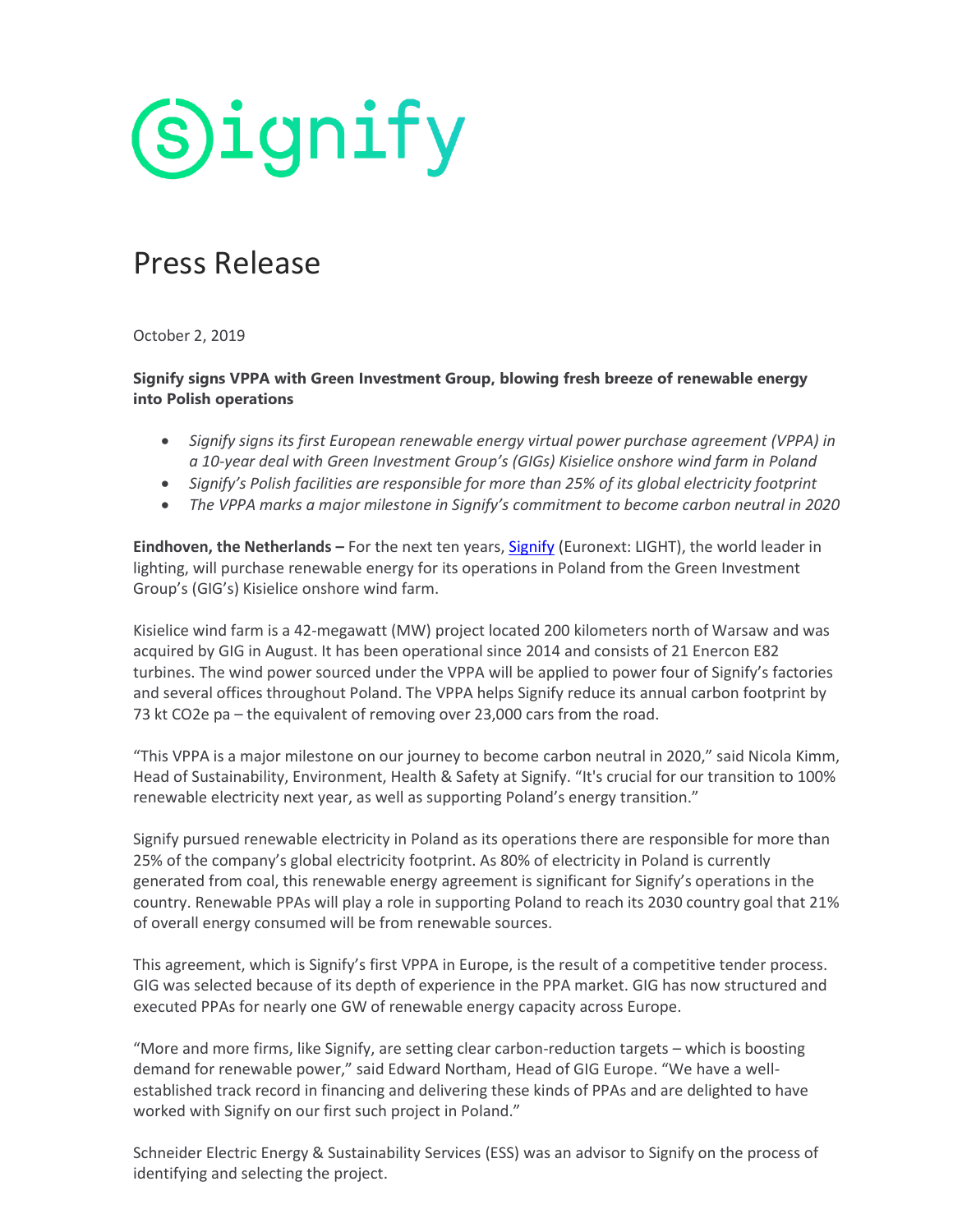# (S)ignify

"Signify is demonstrating significant leadership with this VPPA," said Philippe Diez, Vice President EMEA for the ESS division. "It's the first publicly announced VPPA in Poland supporting renewables in a market dominated by fossil fuels. We congratulate Signify for their steadfast commitment to carbon reduction and a renewable energy future."

Corporate VPPAs are increasingly popular in Europe to reduce carbon emissions. They also play a critical role in accelerating the growth of renewables in markets where there's little to no subsidy provided. Under this approach, the renewable power is sold onto the grid with the business user providing a guaranteed strike price – providing income stability for the renewable project while guaranteeing clean energy benefits for the corporate buyer.

For more information on Signify's commitments to sustainability, visit our website: <https://www.signify.com/global/sustainability/brighter-lives-better-world>

#### **For further information, please contact:**

**Signify Corporate Communications** Elco van Groningen Phone: +31 6 1086 5519 E-mail: [elco.vangroningen@signify.com](mailto:elco.vangroningen@signify.com)

**Green Investment Group**  GIG Press Office Phone: +44 203 0374 039 E-mail: wil.barber@macquarie.com

#### **About Signify**

[Signify](http://www.signify.com/) (Euronext: LIGHT) is the world leader in lighting for professionals and consumers and lighting for the Internet of Things. Our [Philips](http://www.lighting.philips.com/) products, [Interact](https://www.interact-lighting.com/en) connected lighting systems and data-enabled services, deliver business value and transform life in homes, buildings and public spaces. With 2018 sales of EUR 6.4 billion, we have approximately 28,000 employees and are present in over 70 countries. We unlock the extraordinary potential of light for brighter lives and a better world. We have been name[d Industry Leader](https://www.signify.com/global/our-company/news/press-releases/2019/20190916-signify-named-industry-leader-in-2019-dow-jones-sustainability-index) in the Dow Jones Sustainability Index for three years in a row. News from Signify is located at the [Newsroom,](http://www.signify.com/news) [Twitter,](http://www.twitter.com/Signify_Press) [LinkedIn](https://www.linkedin.com/showcase/18082655/admin/updates/) and [Instagram.](https://www.instagram.com/signify_press/) Information for investors can be found on the [Investor Relations](http://www.signify.com/investorrelations) page.

#### **About Green Investment Group and Macquarie Group**

Green Investment Group Limited (GIG) is a specialist in green infrastructure principal investment, project delivery and the management of portfolio assets, and related services. Its track record, expertise and capability make it a global leader in green investment, dedicated to supporting the growth of the global green economy.

The business was launched initially by the UK Government in 2012 as the first institution of its type in the world. The organization was acquired by Macquarie Group in 2017, creating one of Europe's largest teams of dedicated green infrastructure investors, and now operates under the name Green Investment Group.

Macquarie Group Limited (Macquarie) is a diversified financial group providing clients with asset management and finance, banking, advisory and risk and capital solutions across debt, equity and commodities. Founded in 1969, Macquarie employs 15,715 people in 30 markets. At 31 March 2019, Macquarie had assets under management of £305.8 billion.